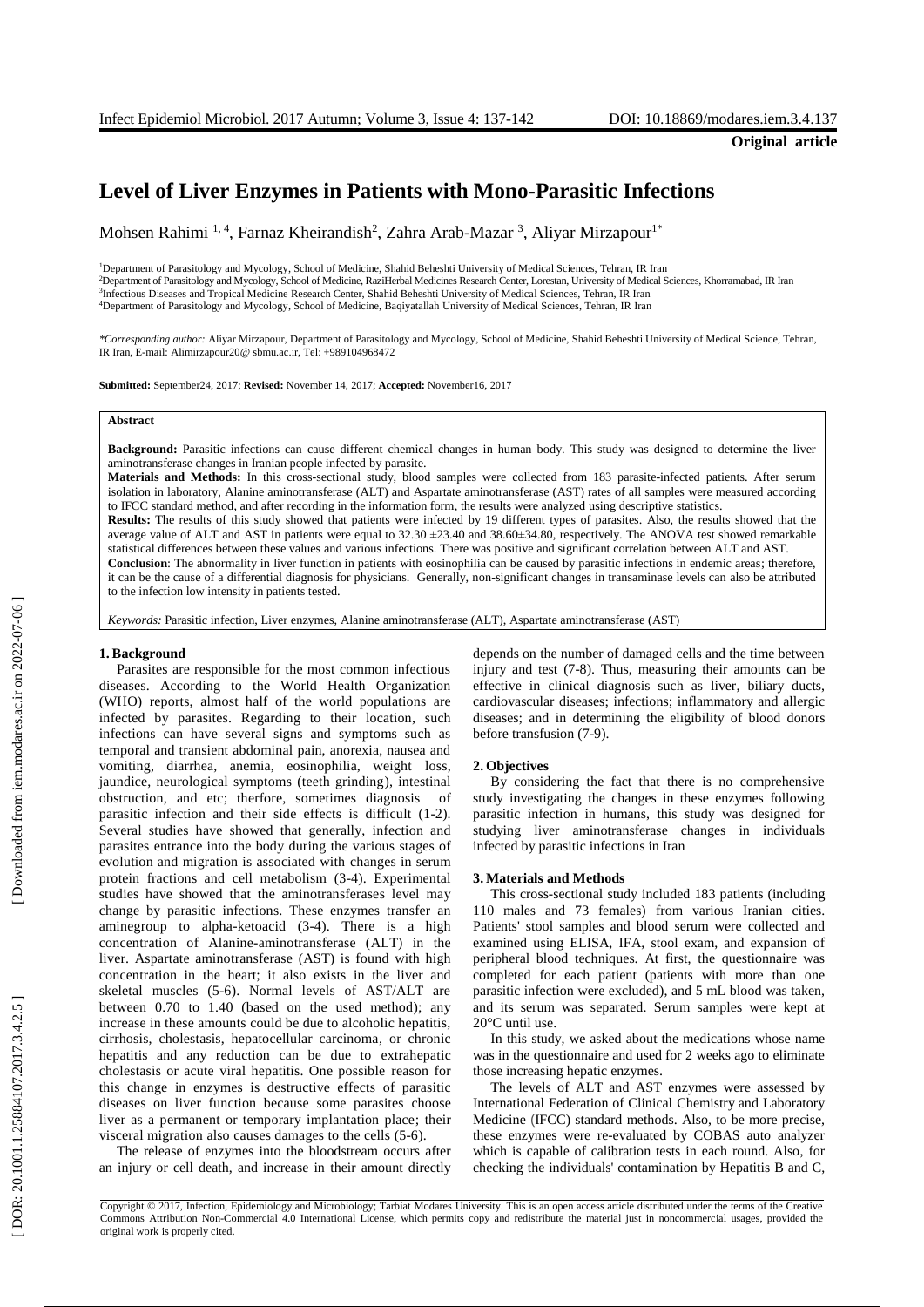the markers of Hepatitis B (HBc -Ab, HBs -Ab, and HBs -Ag) and Hepatitis C (HCV -Ab) were determined by ELISA method .

#### *3.1. Statistical analysis*

Finally, the results were recorded and analyzed using chisquare test, agreement coefficient of Chopr a, ANOVA, LSD, and Pearson correlation test s. Differences were considered as significant when the *p* -value was lower than .05.

In this study, only one patient was found with *Dicrocoelium dendriticum* , to be more precise, data were not statistically significant.

#### **4. Results**

In this study, there were 183 patients (110 males and 73 females) with mean age of 30.30 ±17.40 years (minimum 2 and maximum 80 years) and just a single parasitic infection. In these patients , the most performed exam (92 /183, 50%) was stool exam (Figure 1).

In this study, 169 patients (92%) did not have a history of

drug use during the 2 weeks prior to the experiment. About 9 out of 14 patients with a history of drug use had used oral contraceptive drugs, and the other 5 people had used various drugs. Among them 180 patients (98%) had no history of jaundice or hepatitis, for whom hepatitis markers were negative. Remaining 3 patients (2%) were positive only in terms of HBs -Ag.

ANOVA test revealed that there are significant differences between the values of white blood cells and eosinophilia percentage in different infections. ALT level was 32.30  $\pm$  $23.40$  (minimum 4, maximum 114) IU.L<sup>-1</sup>, and the amount of AST was  $38.60 \pm 34.80$  (minimum 9, maximum 287) IU.L<sup>-1</sup>. ANOVA test revealed that the above values in various parasites were different. By using LSD test, different groups shown in Figure 3, Table 3 and 4 were determined (the above values were measured).

Distribution of parasitic infections based on the type of tests in people infected by a single parasite in Iran is shown in Table 1.

Also, *Giardia lamblia* and *Fasciola* were the most commonly found parasites in men (17 patients) and women (11 patients), respectively (Table 2).

The results of Pearson correlation test showed that there is positive and significant correlation between ALT and AST, but a relative was weak ( $r = 0.64$ ) (Table 4).



| ZU<br>$\Omega$                                                                                                                                    | 10<br>9<br>6<br>$\overline{\phantom{0}}$                             | 10                                    |            | 3<br>$\mathfrak{2}$                                                    |       |
|---------------------------------------------------------------------------------------------------------------------------------------------------|----------------------------------------------------------------------|---------------------------------------|------------|------------------------------------------------------------------------|-------|
| <b>ELISA</b><br>Stool test                                                                                                                        | Expansion of<br>Scotch tapes<br>peripheral blood                     | Parasites<br>observed in the<br>wound | <b>IFA</b> | Macroscopic<br>observed and<br>direct<br>microscopic<br>examination of | Total |
|                                                                                                                                                   | <b>Posetive samples</b>                                              | All samples                           |            | the worm                                                               |       |
|                                                                                                                                                   |                                                                      |                                       |            |                                                                        |       |
| <b>Figure 1.</b> Frequency distribution of patients with a single parasitic infection according to the type of experiment carried out in IR Iran. |                                                                      |                                       |            |                                                                        |       |
|                                                                                                                                                   |                                                                      |                                       |            |                                                                        |       |
| Table 1. Frequency distribution of parasitic infections based on the type of tests in people with a single parasitic infection in IR Iran.        |                                                                      |                                       |            |                                                                        |       |
| <b>Type of Tests</b>                                                                                                                              |                                                                      | Number $(\% )$                        |            |                                                                        |       |
| <b>ELISA</b>                                                                                                                                      |                                                                      | 13(7)                                 |            |                                                                        |       |
| Stool exam                                                                                                                                        |                                                                      | 92(50)                                |            |                                                                        |       |
| Expansion of peripheral blood                                                                                                                     |                                                                      | 10(6)                                 |            |                                                                        |       |
| Scotch test                                                                                                                                       |                                                                      | 9(5)                                  |            |                                                                        |       |
| Parasites observed in the wound                                                                                                                   |                                                                      | 19(10)                                |            |                                                                        |       |
| <b>IFA</b>                                                                                                                                        |                                                                      | 37(20)                                |            |                                                                        |       |
|                                                                                                                                                   |                                                                      |                                       |            |                                                                        |       |
|                                                                                                                                                   | Macroscopic observed and direct microscopic examination of the worms | 3(2)                                  |            |                                                                        |       |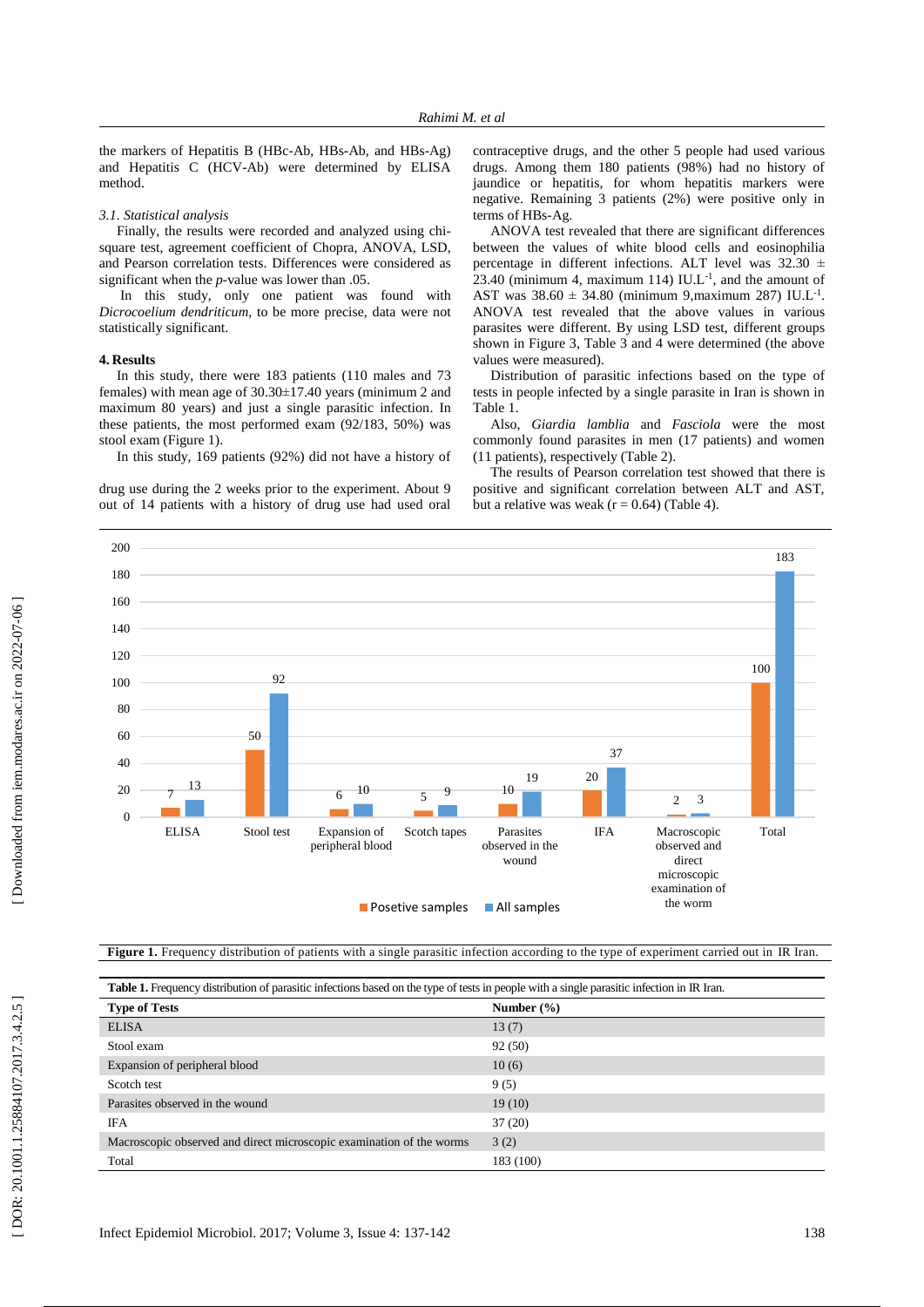| Table 2. Frequency distribution of parasitic infections based on the type of parasites in people with a single parasitic infection in IR Iran. |                |                |                     |                |  |  |  |  |
|------------------------------------------------------------------------------------------------------------------------------------------------|----------------|----------------|---------------------|----------------|--|--|--|--|
| <b>Type of Parasites</b>                                                                                                                       | Male           | Female         | <b>Total Number</b> | Frequency (%)  |  |  |  |  |
| Ascarislumbricoides                                                                                                                            | $\overline{2}$ | $\mathbf{0}$   | $\overline{2}$      | $\mathbf{1}$   |  |  |  |  |
| Strongyloidesstercoralis                                                                                                                       | 8              | 3              | 11                  | 6              |  |  |  |  |
| Entamoeba coli                                                                                                                                 | 3              | 2              | 5                   | 3              |  |  |  |  |
| Entamoeba histolytica                                                                                                                          | 3              | 3              | 6                   | 3              |  |  |  |  |
| Enterobious vermicolaris                                                                                                                       | $\overline{4}$ | 5              | 9                   | 5              |  |  |  |  |
| Endolimax Nana                                                                                                                                 | $\overline{c}$ | $\mathbf{1}$   | 3                   | $\overline{c}$ |  |  |  |  |
| Blastocystis hominis                                                                                                                           | 10             | 10             | 20                  | 11             |  |  |  |  |
| Trichostrongylus sp.                                                                                                                           | $\overline{c}$ | $\overline{c}$ | $\overline{4}$      | $\overline{c}$ |  |  |  |  |
| Tenia saginata                                                                                                                                 | 3              | $\mathbf{1}$   | $\overline{4}$      | $\overline{2}$ |  |  |  |  |
| Toxoplasma gondii                                                                                                                              | 10             | 5              | 15                  | 8              |  |  |  |  |
| Dicrocoelium dendriticum #                                                                                                                     | $\mathbf{0}$   | $\mathbf{1}$   | $\mathbf{1}$        | $\mathbf{1}$   |  |  |  |  |
| Giardia lamblia                                                                                                                                | 17             | 9              | 26                  | 14             |  |  |  |  |
| Fasciola sp.                                                                                                                                   | $\overline{7}$ | 11             | 18                  | 10             |  |  |  |  |
| Kala-azar                                                                                                                                      | $\overline{4}$ | $\mathbf{0}$   | $\overline{4}$      | $\overline{c}$ |  |  |  |  |
| Hookworms                                                                                                                                      | $\overline{2}$ | $\mathbf{1}$   | 3                   | $\overline{2}$ |  |  |  |  |
| Hydatid cyst                                                                                                                                   | $\overline{7}$ | 6              | 13                  | $\overline{7}$ |  |  |  |  |
| Cutaneous Leishmaniasis                                                                                                                        | 13             | 6              | 19                  | 11             |  |  |  |  |
| Malaria                                                                                                                                        | 6              | $\overline{4}$ | 10                  | 5              |  |  |  |  |
| Hymenolepis nana                                                                                                                               | $\overline{7}$ | 3              | 10                  | 5              |  |  |  |  |
| Parasitic infections                                                                                                                           | 110            | 73             | 183                 | 100            |  |  |  |  |





**Figure 2 . Results of significantly different values of ALT based on LSD test in people with a single parasitic infection in IR Iran . The level of significance**  *P* **<.05 .**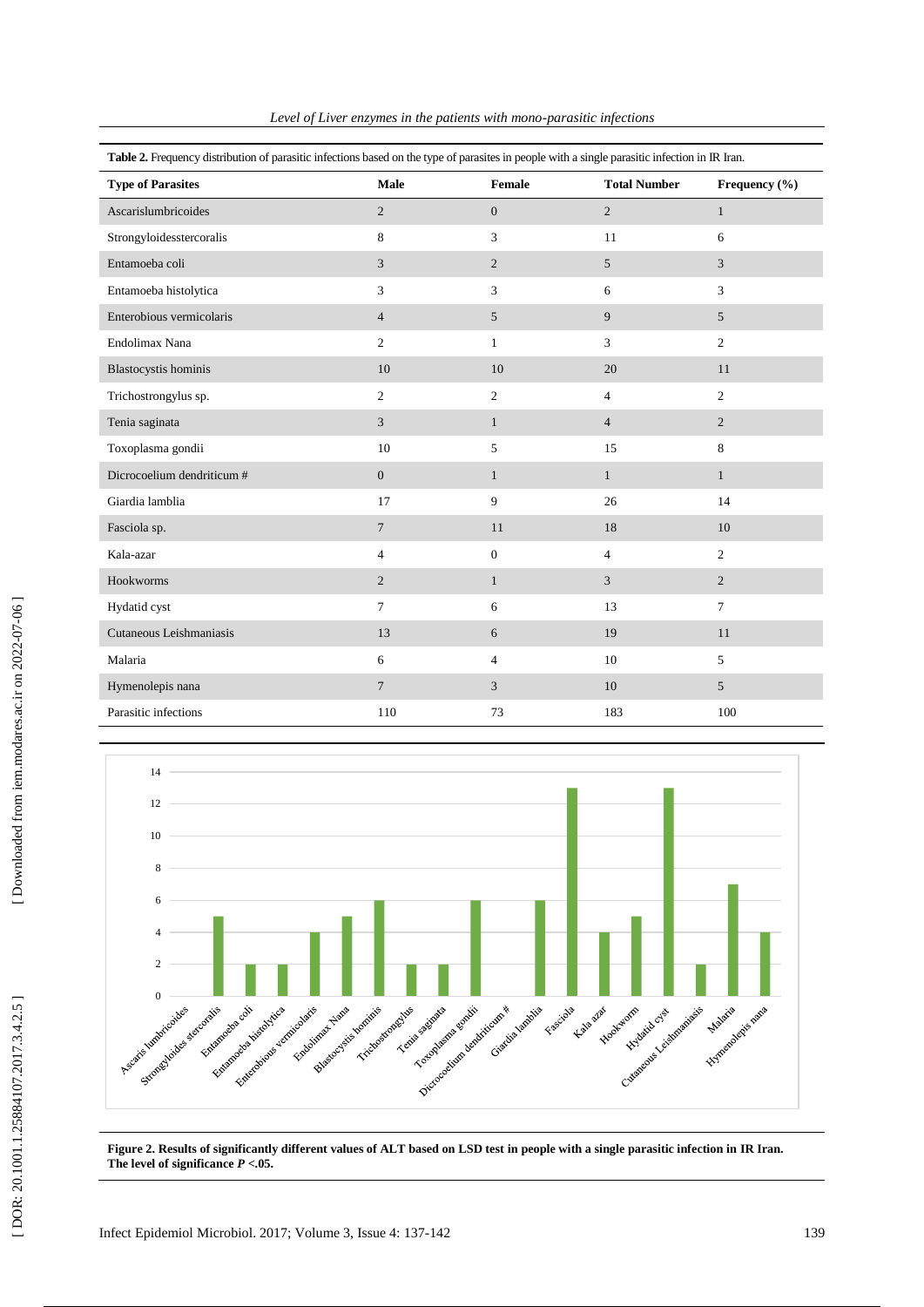



**Figure 3 . Pearson correlation test, correlation between ALT and AST in people infected by a single parasitic infection in IR Iran.**

|                | Table 3. Results of significantly different values of AST based on LSD test in people infected by a single parasitic infection in IR Iran. |              |                         |   |                         |        |   |                |        |                  |        |    |        |         |        |        |        |               |               |               |
|----------------|--------------------------------------------------------------------------------------------------------------------------------------------|--------------|-------------------------|---|-------------------------|--------|---|----------------|--------|------------------|--------|----|--------|---------|--------|--------|--------|---------------|---------------|---------------|
| No             | Parasitic                                                                                                                                  | $\mathbf{1}$ | $\overline{\mathbf{c}}$ | 3 | $\overline{\mathbf{4}}$ | 5      | 6 | $\overline{7}$ | 8      | $\boldsymbol{9}$ | 10     | 11 | 12     | 13      | 14     | 15     | 16     | 17            | 18            | 19            |
| $\mathbf{1}$   | Ascarislumbricoides                                                                                                                        |              |                         |   |                         |        |   |                |        |                  |        |    |        | $\ast$  |        |        |        |               |               |               |
| 2              | Strongyloidesstercoralis                                                                                                                   |              |                         |   |                         |        |   |                |        |                  |        |    |        | $\ast$  |        |        |        |               |               |               |
| $\mathfrak{Z}$ | Entamoeba coli                                                                                                                             |              |                         |   |                         |        |   |                |        |                  |        |    |        | $\ast$  |        |        |        |               |               |               |
| 4              | Entamoeba histolytica                                                                                                                      |              |                         |   |                         |        |   |                |        |                  |        |    |        | $\star$ |        |        |        |               |               |               |
| $\sqrt{5}$     | Enterobious vermicolaris                                                                                                                   |              |                         |   |                         |        |   |                |        |                  |        |    |        | $\ast$  |        |        | $\ast$ |               |               |               |
| 6              | Endolimax Nana                                                                                                                             |              |                         |   |                         |        |   |                |        |                  |        |    |        | $\ast$  |        |        |        |               |               |               |
| $\overline{7}$ | Blastocystis hominis                                                                                                                       |              |                         |   |                         |        |   |                |        |                  |        |    |        | $\ast$  |        |        |        |               |               |               |
| 8              | Trichostrongylus sp.                                                                                                                       |              |                         |   |                         |        |   |                |        |                  |        |    |        | $\ast$  |        |        |        |               |               |               |
| 9              | Tenia saginata                                                                                                                             |              |                         |   |                         |        |   |                |        |                  |        |    |        | $\ast$  |        |        |        |               |               |               |
| 10             | Toxoplasma gondii                                                                                                                          |              |                         |   |                         |        |   |                |        |                  |        |    |        | $\ast$  |        |        | ×      |               |               |               |
| 11             | Dicrocoelium dendriticum                                                                                                                   |              |                         |   |                         |        |   |                |        |                  |        |    |        | $\ast$  |        |        |        |               |               |               |
| 12             | Giardia lamblia                                                                                                                            |              |                         |   |                         |        |   |                |        |                  |        |    |        | $\ast$  |        |        | $\ast$ |               |               |               |
| 13             | Fasciola sp.                                                                                                                               | $\ast$       | $\ast$                  |   |                         | $\ast$ |   |                | $\ast$ | $\star$          | $\ast$ |    | $\ast$ | $\ast$  | $\ast$ | $\ast$ | $\ast$ | $\mathcal{A}$ | $\mathcal{R}$ | $\ast$        |
| 14             | Kala-azar                                                                                                                                  |              |                         |   |                         |        |   |                |        |                  |        |    |        | $\ast$  |        |        |        |               |               |               |
| 15             | Hookworms                                                                                                                                  |              |                         |   |                         |        |   |                |        |                  |        |    |        | $\ast$  |        |        |        |               |               |               |
| 16             | Hydatid cyst                                                                                                                               |              | $\ast$                  |   |                         | $\ast$ |   |                |        |                  | $\ast$ |    |        | $\ast$  |        |        |        |               |               | $\frac{1}{2}$ |
| 17             | Cutaneous Leishmaniasis                                                                                                                    |              |                         |   |                         |        |   |                |        |                  |        |    |        | $\ast$  |        |        |        |               |               |               |
| 18             | Malaria                                                                                                                                    |              |                         |   |                         |        |   |                |        |                  |        |    |        | $\ast$  |        |        |        |               |               |               |
| 19             | Hymenolepis nana                                                                                                                           |              |                         |   |                         |        |   |                |        |                  |        |    |        | $\ast$  |        |        | $\ast$ |               |               |               |

The level of significance: *P* <.05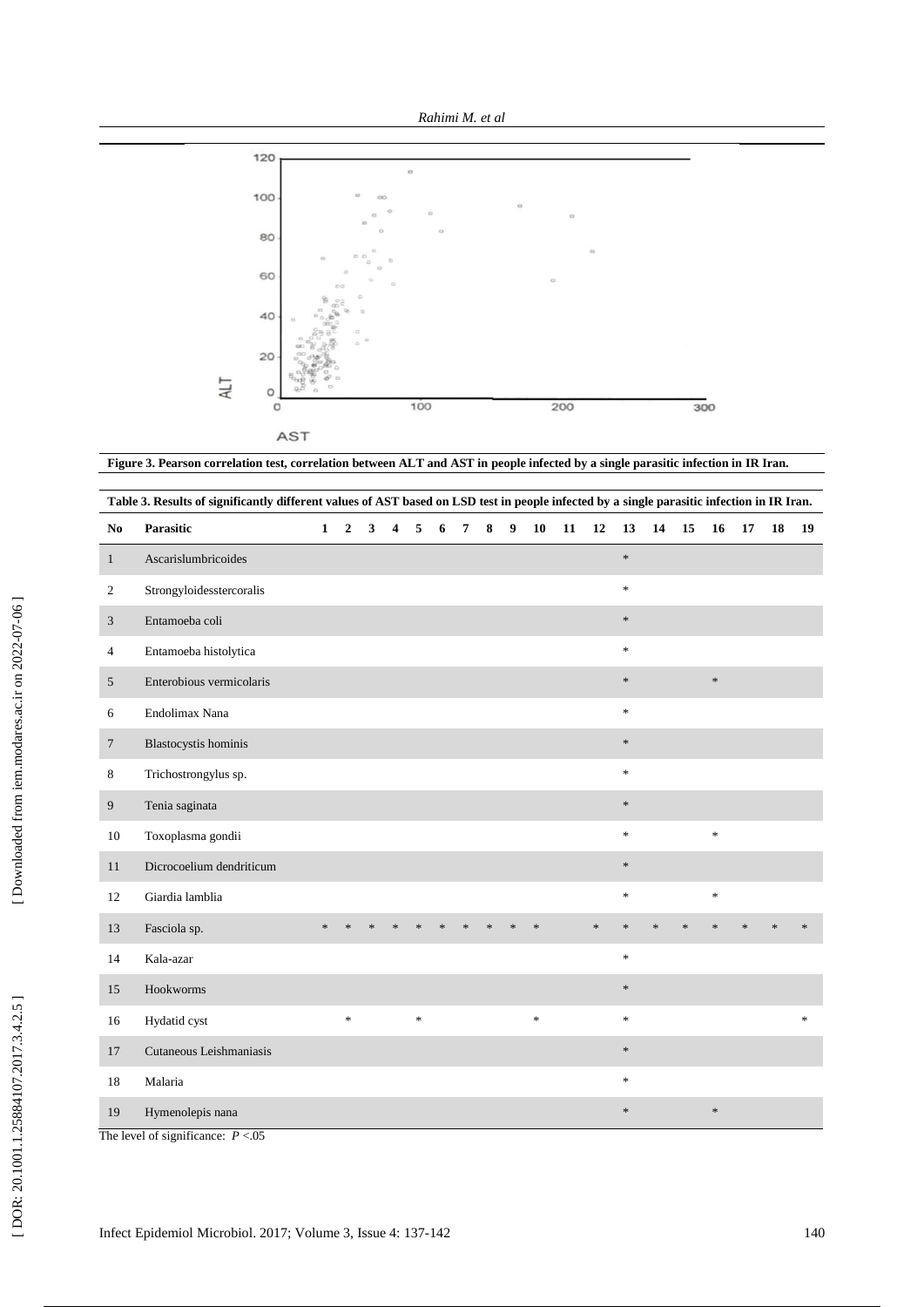|  |  |  |  | Level of Liver enzymes in the patients with mono-parasitic infections |  |
|--|--|--|--|-----------------------------------------------------------------------|--|

| Table 4. Pearson correlation between ALT and AST. |                            |         |         |  |  |  |  |
|---------------------------------------------------|----------------------------|---------|---------|--|--|--|--|
|                                                   |                            | ALT     | AST     |  |  |  |  |
| <b>ALT</b>                                        | <b>Pearson Correlation</b> | 1.000   | $639**$ |  |  |  |  |
|                                                   | $Sig. (2-tailed)$          |         | 000     |  |  |  |  |
|                                                   |                            | 182     | 182     |  |  |  |  |
| AST                                               | Pearson Correlation        | $639**$ | 1.000   |  |  |  |  |
|                                                   | $Sig. (2-tailed)$          | 000     |         |  |  |  |  |
|                                                   |                            | 182     | 182     |  |  |  |  |

\*\* Correlation is significant at the .01 level.

#### **5. Discussion**

Some of the parasitic diseases are not in the context of classic diseases due to specific biological and physiological conditions . Symptoms of parasitic diseases are usually varied with wide range based on the infection location, duration, patient age, and other factors (1-2).

In this research, an answer was sought for the question of" whether aminotransferase s levels change in parasitic infections, and what are the characteristics of hosts?"

Although several studies have been done on changes in blood parameters such as hemoglobin, hematocrit, and eosinophilia in patients with parasitic infections , there is no any report about blood biochemical information in patients with a single parasitic infection. Also , in the field of parasites pathology, their effects on human blood factors have not been investigated ; comprehensive research done in the world is mostly related to the animals (10-1 5). Therefore, this study was designed in order to assess the liver aminotransferase changes in individuals infected by a single parasitic disease. Various studies have show n that symptoms caused by parasites migrating to different viscera and organs ' tissue are very different so that they can justify the high levels of aminotransferase in these parasites. The obtained results in this study are consistent with the results of another study done by Chatterji and Chowdhury in India (1970 ) , indicating defects in involved member cells ( 7 - 9).

In this study, most patients were in an acute phase of fasciolosis which is the period of young worms' migration and penetration into the liver parenchyma , or shortly, the period after the establishment of worms in hungarian bile . In this period, patients have not yet been entered into the obstructive or chronic stage; thus, they have normal ALT levels. In these patients , ALT and AST increase through an acute (invasive) phase of the disease; also , AST increase s more during worm's migration and tissue destruction (16-17). In the present study, some patients with positive ELISA test ha d normal or near normal transaminase levels ; according to the available resources , these values can be justified with patients' entrance into the chronic phase of the disease , which due to the presence of parasites in hungarian bile, destruction of liver parenchyma tissue is low  $(1-2)$ .

In this study, increased level s of ALT and AST were found in most patients with hydatid cysts. These results are justified due to damage in such tissues as liver, lung, spleen, kidneys , and then other organs during the infection with *Echinococcus granulosu* . Cyst growth and its pressure on the involved member s and cell harassment leads to cell damage and enzyme release.

Hydatid cysts grow slowly in human body , delaying the manifestation of clinical symptoms for several years . Generally , the symptoms are varied based on the location of the cysts. Therefore, in this study, normal results in infected patients can be justified by small hydatid cysts and low pressure on an involved member whose cells have not yet been destructed .

Also , some degrees of functional disorders in liver have been reported in malaria infection. Almost in malaria disease ,

serum transaminases increase with average rate , which is consistent with the results of this study , showing mild to moderate degrees of elevations in serum levels (3-4, 18-19). The main pathological finding in Kala -azar disease is amplification in phagocytic cells in the reticuloendothelial system. These cells are amplified, and considerable amounts of Leishmania can be stored in them ; in this disease, spleen, liver , and bone marrow show more changes. In a study carried out on patients admitted to the hospitals in Tehran, it was reported that 7.9% of the patients with kala -azar ha d jaundice signs (1). In this study , high levels of ALT and AST in the last stage s of the diseases can be attributed to the mentioned reasons . Also , in early stages of the disease occurrence, normal results and the absence of liver severe involvement with pathogens can be justifiable.

Generally , in kala -azar and other chronic infections , AST enzyme show s a greater increase in comparison with ALT because ALT enzyme is only located in cytoplasm , and AST is more located in mitochondria and then in cytoplasm; therefore , it is expected that AST rate goes up in chronic cases in which th e center of cell s are more damage d . On the contrary, i n acute disease , ALT increase s more than AST because in these cases , the cytoplasm is initially damaged ; all above-mentioned cases conform to this investigation (20-21).

Regarding other studie d parasitic diseases in which transaminase s values are normal , this changeless is due to the evolution of the parasites causing non -significant tissue damage and not involving the viscera. In addition, nonsignificant changes in ALT and AST levels may be attributed to the low intensity of infection in examined individuals.

### **6. Conclusion**

In general , based on the biochemical and serological laboratory tests and investigating the statistical results of the research , it can be said that the presence of jaundice and abnormality in liver function in endemic areas can be caused by parasitic diseases; therefore, it can be considered as one of the possible and differential diagnosis for physicians. However, no remarkable changes in transaminase levels can be attributed to the low intensity of infection in patients and the evolution of parasites causing non -significant tissue damage.

# **Conflict of Interest**

The authors declare no conflict of interest.

#### **Acknowledgement**

The authors thank Dr. Hasan Bashiribod, Mahdi Mohseni, Hamid Reza Bitaraf, Dr. Reza Kachuei , and Vahhab Piranfar for their kindly help.

#### **Authors' Contributions**

Mohsen Rahimi and AliyarMirzapour designed the study, collected sampl es, performed the research, analyzed data, wrote laboratory assays, and evaluated clinical records. They also